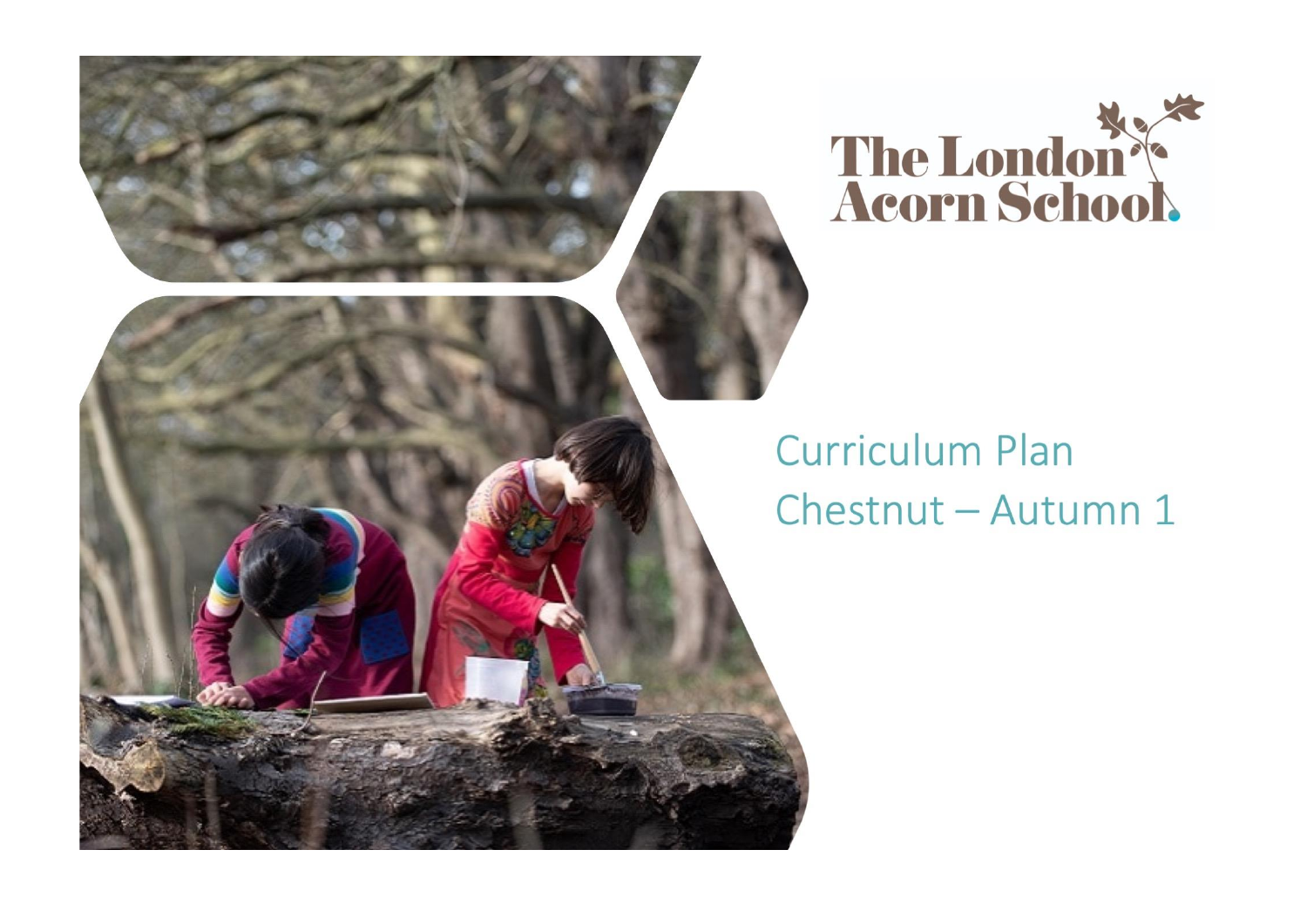## Programmes of Study

Class/ Year Class 4 year 5 Term Autumn first half term

## Unit title : Vicious vikings

Literacy Genres

## Reading Enhancements

| Literacy | Grammar                                                                                                                                                                                                                                                                                                                                                                                                                                                                             | <b>Maths</b> | Finding pairs with a total of 100; adding to the next multiple of 100 and subtracting to the<br>previous multiple of 100; subtract by counting up to find a difference; adding several numbers                                           |
|----------|-------------------------------------------------------------------------------------------------------------------------------------------------------------------------------------------------------------------------------------------------------------------------------------------------------------------------------------------------------------------------------------------------------------------------------------------------------------------------------------|--------------|------------------------------------------------------------------------------------------------------------------------------------------------------------------------------------------------------------------------------------------|
|          | To extend knowledge and understanding of adverbs through:<br>Identifying common adverbs with ly suffix and discussing their<br>impact on the meaning of sentences<br>Noticing where they occur in sentences and how they are<br>used to qualify the meaning of verbs<br>Collecting and classifying examples of adverbs, e.g., for speed:<br>$\bullet$<br>swiftly, rapidly, sluggishly; light: brilliantly, dimly<br>Investigating the effects of substituting adverbs in clauses or |              | Read, write 4-digit numbers and know what each digit represents; compare 4-digit numbers using<br>< and > and place on a number line; add 2-digit numbers mentally; subtract 2-digit and 3-digit<br>numbers                              |
|          | sentences, e.g. They left the house ly<br>Using adverbs with greater discrimination in own writing.                                                                                                                                                                                                                                                                                                                                                                                 |              | Learn $\times$ and $\div$ facts for the 6 and 9 times-table and identify patterns; multiply multiples of 10 by<br>single-digit numbers; multiply 2-digit numbers by single-digit numbers (the grid method); find<br>fractions of amounts |
|          | Writing to entertain:                                                                                                                                                                                                                                                                                                                                                                                                                                                               |              |                                                                                                                                                                                                                                          |
|          | Stories - Myths & legends<br><b>Descriptions Poetry</b><br>Narrative Poetry<br>Characters/Settings                                                                                                                                                                                                                                                                                                                                                                                  |              | Tell and write the time to the minute on analogue and digital clocks; calculate time intervals;<br>measure in metres, centimetres and millimetres; convert lengths between units; record using<br>decimal notation                       |
|          | Writing to inform:<br>Recount<br>Letter<br>Biography<br>Newspaper article Explanation                                                                                                                                                                                                                                                                                                                                                                                               |              | Add two 3-digit numbers using column addition; subtract a 3-digit number from a 3-digit number<br>using an expanded column method (decomposing only in one column)                                                                       |
|          | Writing to persuade:<br>Advertising - leaflets & brochures                                                                                                                                                                                                                                                                                                                                                                                                                          |              |                                                                                                                                                                                                                                          |

The London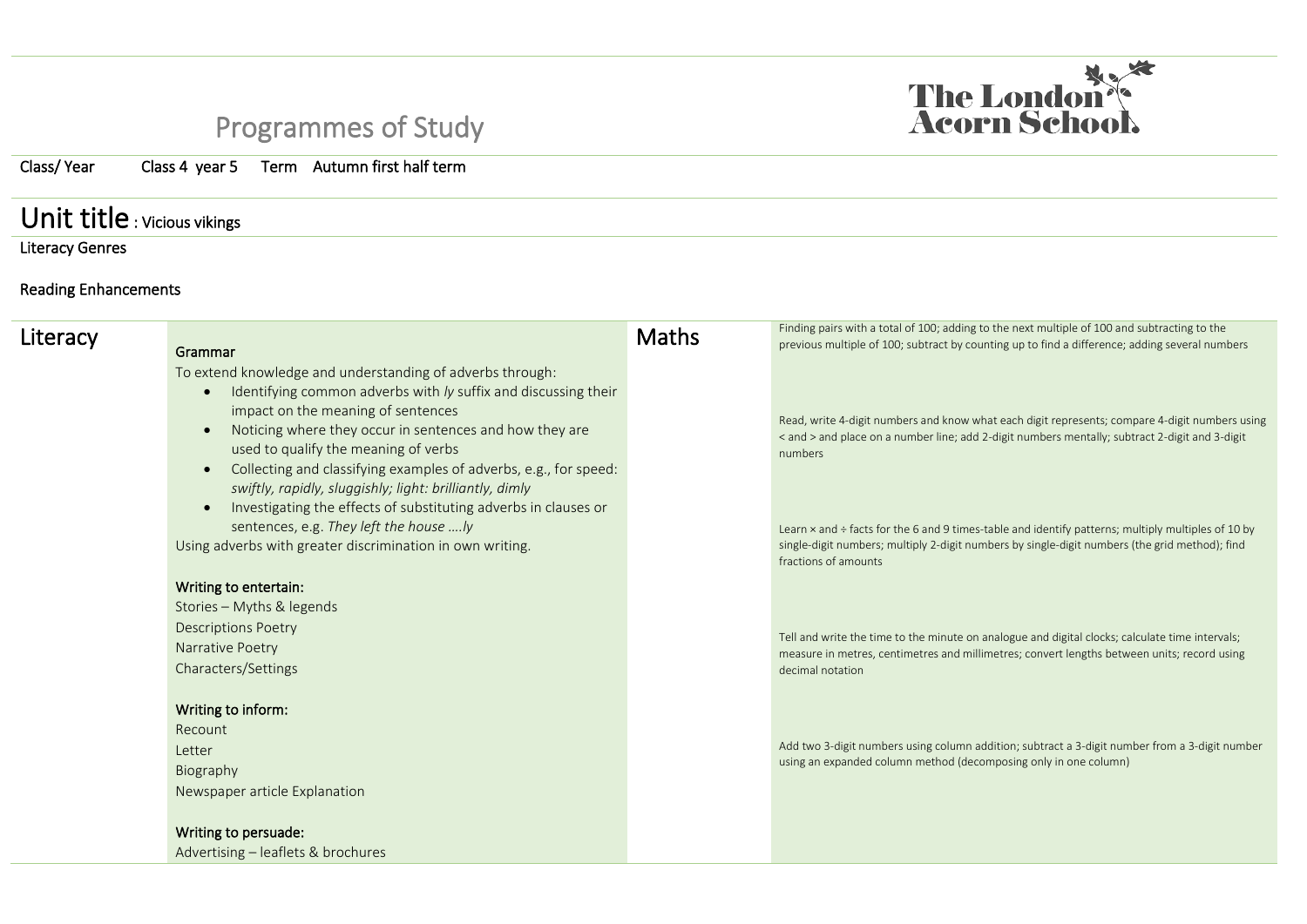| Letter<br>Poster<br>Progression in Reading Comprehension<br>Vocabulary /Inference/ predict/ explain/ retrieve/ summarise                                                                                                                                                                                                                                                                                                                                          |                   | -Double 3-digit numbers and halve even 3-digit numbers; revise unit fractions; identify<br>equivalent fractions; reduce a fraction to its simplest form; count in fractions (each<br>fraction in its simplest form)                                                                                                                                                                                                                                                                                                                                                                                                                                                                                                                                                                                                                                                                                                                                                                 |
|-------------------------------------------------------------------------------------------------------------------------------------------------------------------------------------------------------------------------------------------------------------------------------------------------------------------------------------------------------------------------------------------------------------------------------------------------------------------|-------------------|-------------------------------------------------------------------------------------------------------------------------------------------------------------------------------------------------------------------------------------------------------------------------------------------------------------------------------------------------------------------------------------------------------------------------------------------------------------------------------------------------------------------------------------------------------------------------------------------------------------------------------------------------------------------------------------------------------------------------------------------------------------------------------------------------------------------------------------------------------------------------------------------------------------------------------------------------------------------------------------|
|                                                                                                                                                                                                                                                                                                                                                                                                                                                                   |                   | -Look at place value in decimals and the relationship between tenths and decimals;<br>add two 4-digit numbers; practise written and mental addition methods; use vertical<br>addition to investigate patterns                                                                                                                                                                                                                                                                                                                                                                                                                                                                                                                                                                                                                                                                                                                                                                       |
|                                                                                                                                                                                                                                                                                                                                                                                                                                                                   |                   | -Round 4-digit numbers to the nearest: 10, 100 and 1000; subtract 3-digit numbers<br>using the expanded written version and the counting up mental strategy and decide<br>which to use                                                                                                                                                                                                                                                                                                                                                                                                                                                                                                                                                                                                                                                                                                                                                                                              |
|                                                                                                                                                                                                                                                                                                                                                                                                                                                                   |                   | -Convert multiples of 100g into kilograms; convert multiples of 100ml into litres; read<br>scales to the nearest 100ml; estimate capacities; draw bar charts, record and interpret<br>information                                                                                                                                                                                                                                                                                                                                                                                                                                                                                                                                                                                                                                                                                                                                                                                   |
|                                                                                                                                                                                                                                                                                                                                                                                                                                                                   |                   | -Use the grid method to multiply 3-digit by single-digit numbers and introduce the<br>vertical algorithm; begin to estimate products; divide numbers (up to 2 digits) by<br>single-digit numbers with no remainder, then with a remainder                                                                                                                                                                                                                                                                                                                                                                                                                                                                                                                                                                                                                                                                                                                                           |
| <b>CHARCOAL &amp; PASTELS</b><br>Know that the grade of pencil creates a different tone<br>Know that a H pencil indicates the hardness and the B indicates<br>the blackness<br>Create a grade scale using different pencils and pressure<br>Understand the use of stippling, cross-hatching`, tonal and<br>blending to create a 3D image<br>Use proportion and scale to create representations of size<br>$\bullet$<br>Use grading and shading to create a sphere | <b>Humanities</b> | <b>VIKINGS</b><br>• To place the Viking period in a chronological framework<br>• To recognise characteristics that placed Vikings a long time ago in the past<br>• That the Vikings invaded Britain and that the period of conquest was followed by a period of<br>settlement<br>• To locate on a timeline the period when the Vikings made raids and then settled in Britain<br>• Understand why the Viking people explored many parts of the world<br>• Use a range of sources to find out about Viking longboats<br>• To make inferences about Viking way of life<br>• To order Viking raids in Britain chronologically<br>• To know where and when the Vikings raided in Britain<br>• To know that accounts of Viking raids are Anglo-Saxon interpretation of events<br>• Describe and explain the reasons why the Vikings chose to raid monasteries<br>• Use a range of evidence to ask and answer questions<br>Understand the impact King Alfred had on the Viking settlement |

Art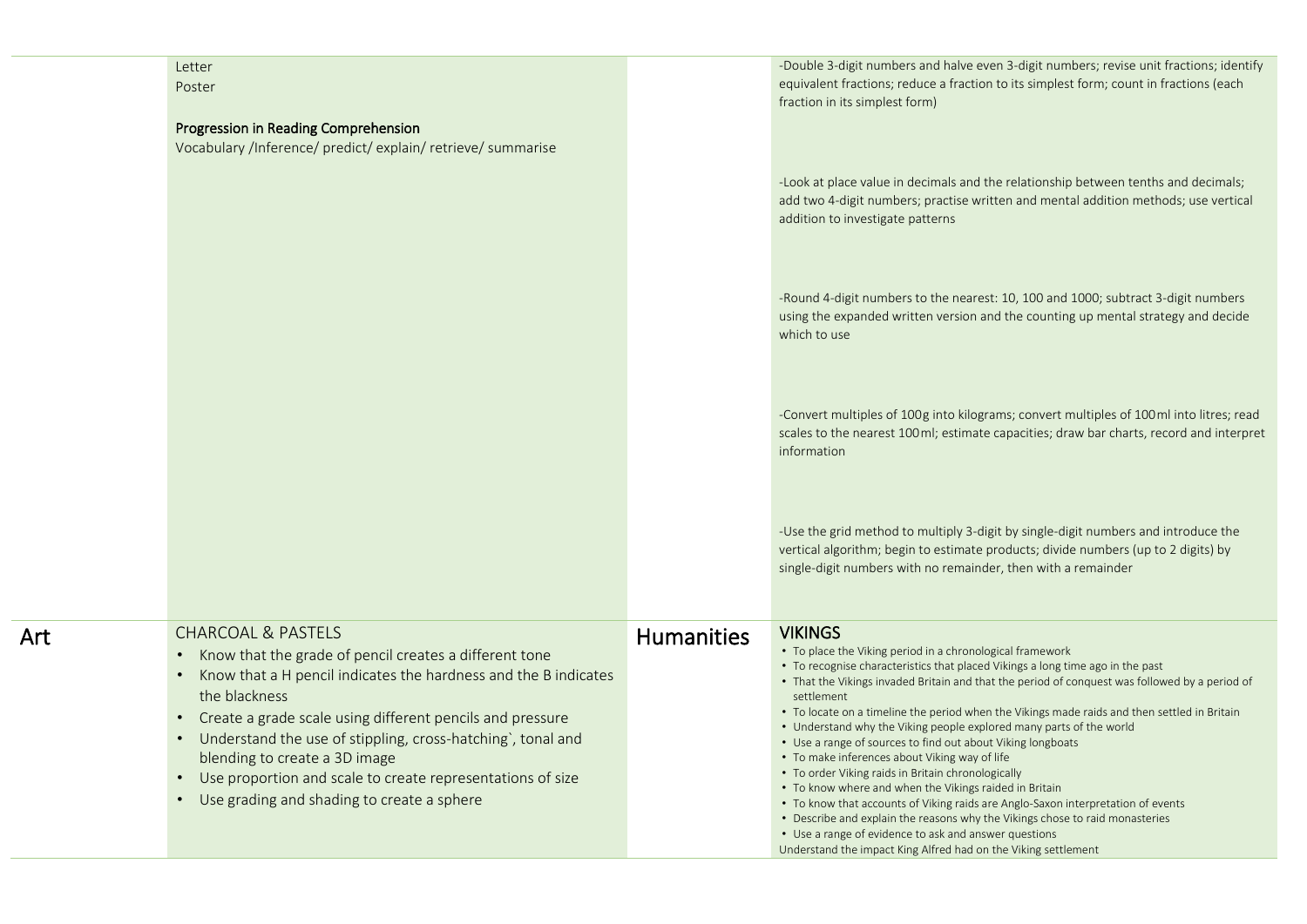|                                               | Apply the use of colour to the same techniques                                                                                                                                                                                                                                                                                                                                                                                                                                                                                                                                                                                                                                                                                                                         |                  |                                                                                                                                                                                                                                                                                                                                                                                                                                 |
|-----------------------------------------------|------------------------------------------------------------------------------------------------------------------------------------------------------------------------------------------------------------------------------------------------------------------------------------------------------------------------------------------------------------------------------------------------------------------------------------------------------------------------------------------------------------------------------------------------------------------------------------------------------------------------------------------------------------------------------------------------------------------------------------------------------------------------|------------------|---------------------------------------------------------------------------------------------------------------------------------------------------------------------------------------------------------------------------------------------------------------------------------------------------------------------------------------------------------------------------------------------------------------------------------|
| Relationships<br>and Health                   | MENTAL HEALTHAND WELLBEING<br>gMental Wellbeing<br>Children will learn:<br>• to recognise that anyone can experience mental health difficulties or mental ill-health and<br>that it is important to discuss feelings with one of your identified trusted adultsg<br>• to recognise warning signs about mental health and wellbeing and how to seek support for<br>themselves and otherssg<br>Children should:<br>• be able to challenge the stigma around mental health and wellbeings of                                                                                                                                                                                                                                                                              | Forest<br>School | Story: The Hunter and the Wolf - positive connections. Make tarp<br>shelters, rope swing, learn basic knots. Continue seasonal arts and obs<br>of familiar plants. Deciduous/coniferous.                                                                                                                                                                                                                                        |
| Design and<br>technology /<br><b>Woodwork</b> | <b>STRUCTURES- VIKING LONG HOUSE</b><br>• Explore the features specific to a VLH including the materials<br>used to construct them and the design features.<br>• Know that VLH were single story and compartmentalised for<br>various purposes.<br>• Use floor plans to draw and mark out a plan of a long house<br>from above showing the layout of rooms within the building<br>• Use annotated sketches to identify design specifics<br>• Use various tools and techniques, materials and methods to<br>create a structure which includes interior sections.<br>• Understand the purpose or strengthening joints using<br>triangular axel supports<br>• Critically evaluate the strength of the structure in relation to<br>joints and intended design (floor plan) | Science          | PHYSICS - FORCES AND MAGNETS<br>• Know the effects of friction in movement and how it slows, stops and<br>speeds up with moving objects.<br>Identify the effects of water resistance and friction between moving<br>surfaces.                                                                                                                                                                                                   |
| Religious<br><b>Studies</b>                   | Sikhism<br>The 5 ks<br>Where do Sikhs worship? The Gurdwara                                                                                                                                                                                                                                                                                                                                                                                                                                                                                                                                                                                                                                                                                                            | <b>PE</b>        | <b>SWIMMING</b><br>To develop confidence in the water. To enter and leave the pool<br>safely. Be able to answer questions about pool safety. Swims<br>competently, confidently and proficiently over a distance of at<br>least 20m. Uses the stroke of front crawl effectively. Begin to<br>refine the technique of breaststroke and back stroke. Outcome:<br>To swim a width unaided in recognisable stroke.<br><b>FITNESS</b> |